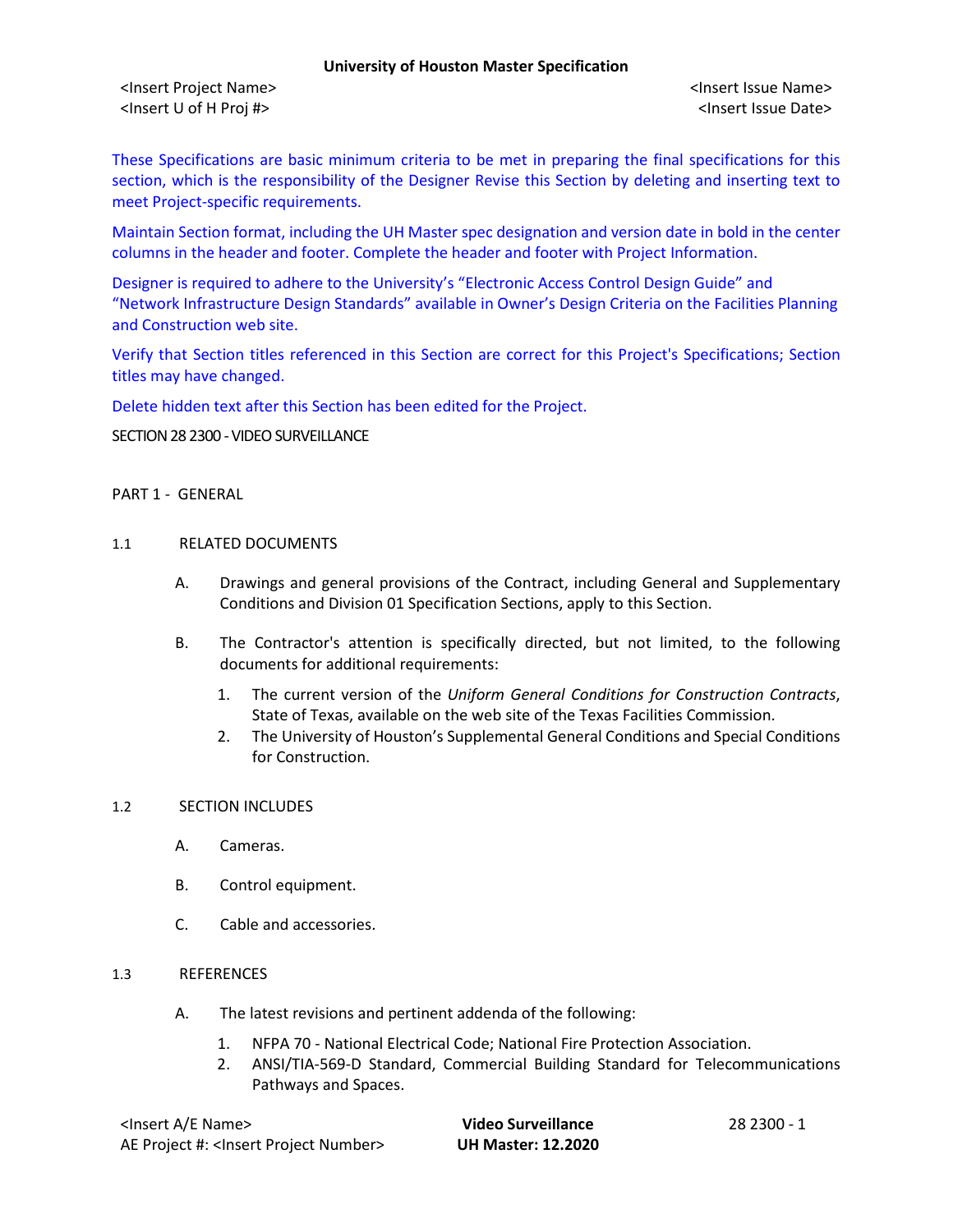<Insert Project Name> <Insert Issue Name> <Insert U of H Proj #> <Insert Issue Date>

- 3. ANSI-J-STD-607-C Commercial Building Grounding and Bonding Requirements for Telecommunications.
- 4. National Electrical Code (NEC) (Latest revision and pertinent addenda).
- 5. National Fire Protection Association (NFPA) Publications.
- 6. Americans with Disabilities Act (ADA).
- 7. GNFPA 101, National Fire Protection Association.
- 8. Building Officials and Code Administrators International, Inc. (BOCA) National Building Code.
- 9. International Building Code (IBC).

# 1.4 SYSTEM DESCRIPTION

- A. Work Includes, but is not limited to, the following:
	- 1. Video Surveillance System (VSS)
	- a. Perform camera pre-installation walk-through with Owner's Project Manager and Electronic Access Control (EAC) and Campus Safety Representatives.
	- b. Coordinate with General, Electrical and Technology Contractors as required to facilitate installation of pathway and data cabling required for system operation.
	- c. Install and program cameras and Network Video Recorder.
	- d. Provide all required software and licenses to Owner.
	- e. Coordinate IP Address Assignments with the UIT Project Manager.
	- 2. Description: Provide video communications between points of surveillance indicated on Drawings, Network Video Recorder and central monitoring station.
	- 3. Provide all materials, equipment, labor and all other incidental material, tools, appliances and transportation as required for a complete and functional video surveillance system as described herein and in the Drawings.
	- 4. General elements of the work shall consist of but not be limited to:
		- a. Procure all permits and licenses required to complete this installation.
		- b. Prepare and process submittals prior to ordering equipment.
	- b. Coordinate conduit system, raceway and power distribution provided under Division 26 sections.
	- c. Coordinate with all trades and Owner's Project Manager and EAC and Campus Safety Representatives as required to facilitate installation of the security equipment including: Section 08 7100 "Door Hardware," Section 28 3100 "Addressable Fire Alarm System," and Division 26 and 27 sections.
	- d. Provide security system sensors, cable, mounts, connectors, wiring, equipment enclosures and all other materials necessary to complete the security system per the Drawings and Specifications.
	- e. Verify conditions and dimensions at the job site prior to installation.
	- f. Coordinate all system programming and camera naming with UIT Project Manager.
	- g. Make final adjustments and calibrations as directed by Owner's Project Manager and EAC and Campus Safety Representatives.
	- h. Demonstrate all systems and component operations for final acceptance.

| <insert a="" e="" name=""></insert>                  | Video Surveillance        | 28 2300 - 2 |
|------------------------------------------------------|---------------------------|-------------|
| AE Project #: <insert number="" project=""></insert> | <b>UH Master: 12.2020</b> |             |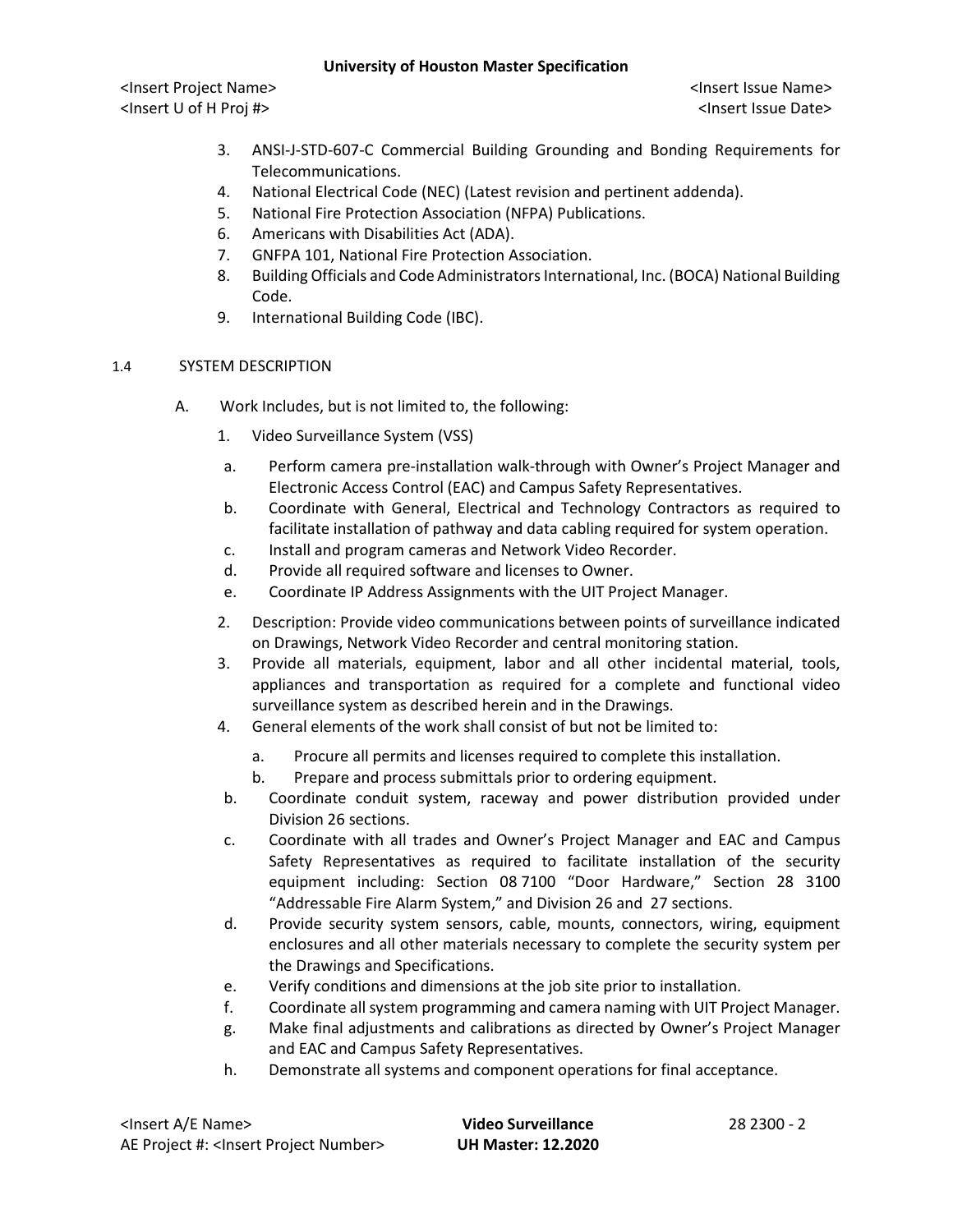i. Prepare O&M manuals and as-built documents for Owner's Project Manager and EAC and Campus Safety Representatives.

## 1.5 MEETINGS

- A. Attend pre-construction/pre-submittal meeting with Owner's Project Manager and EAC and Campus Safety Representatives to review Project design.
- B. Attend each weekly Owner-Architect-Contractor construction meeting to review the installation schedule and progress of the Work.

## 1.6 ACTION SUBMITTALS

- A. Comply with requirements of Section 01 33 00 "Submittal Procedures."
- B. Product Data:
	- 1. List all system components with an assigned item number, manufacturer, model number and quantities of each.
	- 2. Provide manufacturer's literature sheets for all materials and equipment, including warranty information and recommended preventative maintenance and spare part inventory recommendations. Literature containing more than one device shall be clearly marked to delineate item(s) included in the Work.
	- 3. Indicate color or special finishes.
	- 4. Indicate cable types including manufacturer's verification and acceptance information.
	- 5. Provide a general functional description of each system including:
	- a. Description of operating systems and application software.
	- b. Power requirements and UPS sizing.
	- 6. Schedule of Values:
		- a. Submit, in addition to Division 01 requirements, a Schedule of Values to include an itemized list of all equipment, materials and labor required for installation of the Video Surveillance System (VSS) as specified herein for Change Order pricing.
		- b. Include assigned item numbers, item descriptions, item model numbers, item quantity, unit costs and extended labor, material and installation costs to provide a complete and functional security system. Submit in electronic .xlxs format.
- C. Shop Drawings:
	- 1. Provide Shop Drawings no less than 15 days after the pre-installation walk-through.
	- 2. Indicate camera location, camera model, camera lensing, mounting height, mount type, and other pertinent information.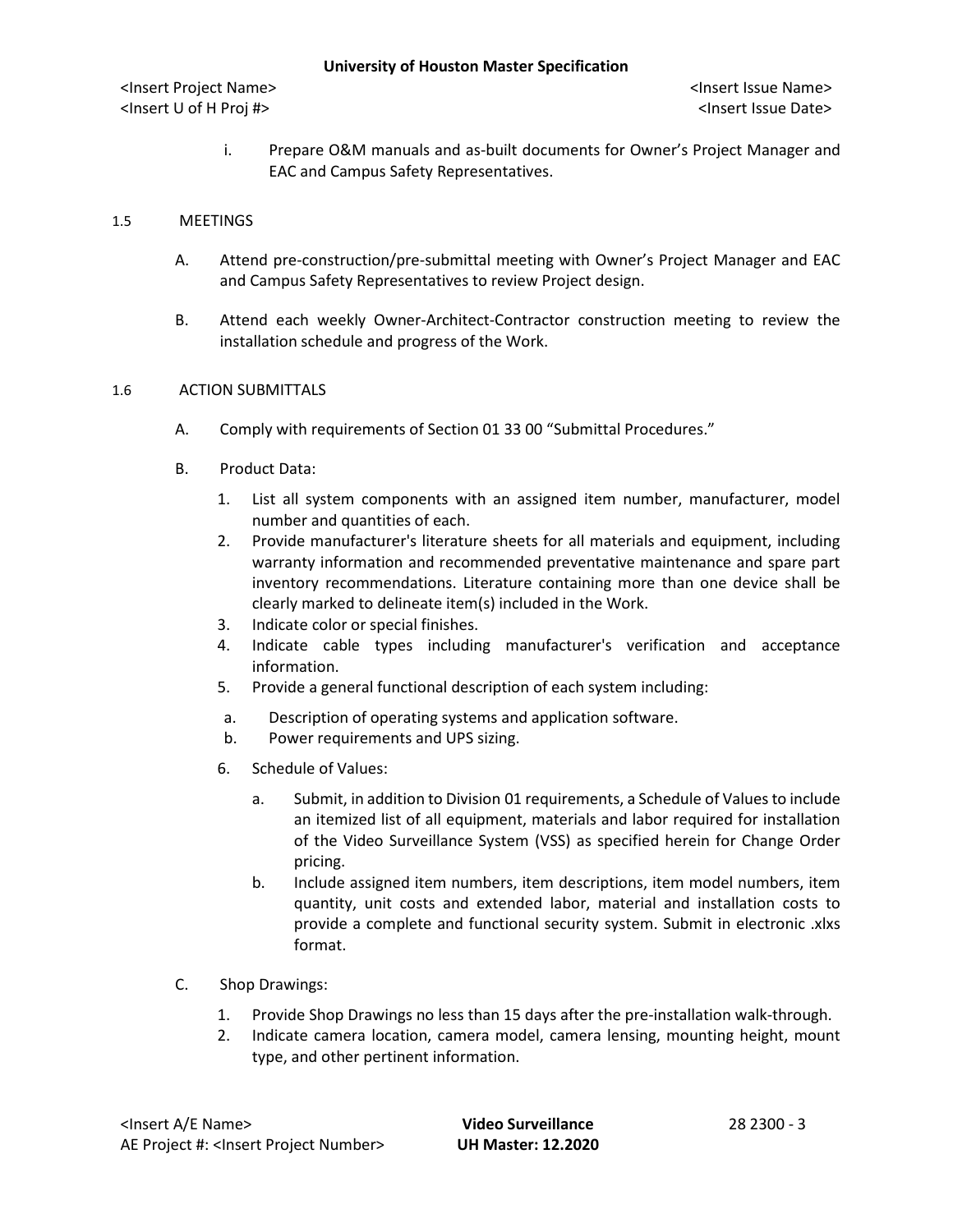<Insert Project Name> <Insert Issue Name> <Insert U of H Proj #> <Insert Issue Date>

- 3. Submit PDF version of the Shop Drawings for review and approval. Do not reproduce the Drawings to serve as Shop Drawings.
- 4. Include the following:
- a. Drawing legend describing all symbols used on the Drawings.
- b. Floor plans with all device locations, mounting height, mount type and wiring.
- c. Wire runs to include tags for type, gauge, quantities and cable identifiers.
- d. System riser diagram indicating all field devices, riser paths and room designations.
- e. Elevations of equipment racks with new equipment.
- f. Fabrication shop drawings for all custom equipment.
- D. Camera/PPF schedule: Provide a schedule demonstrating that the selected camera and lens at each camera location meet the required use criteria. Refer to Article 2.1 "Components" for requirements. Schedule shall include all PPF and lens calculations.
- E. Samples: Upon request of the Owner's Campus Safety Representative, submit samples of proposed devices.
- F. Partial submittals will not be accepted by Owner. No portion of the Work shall commence or equipment be ordered until Owner has approved all submittals.
- G. Resubmittals
	- 1. Make corrections or changes in Submittals as required by the Security Consultant's stamped instructions and review comments.
	- 2. Identify changes on resubmittals by clouding. Only indicated changes will be reviewed when resubmitted.
	- 3. Clearly identify new or added drawings.
	- 4. Contractor shall be responsible for project delays caused by rejected submittals.

# 1.7 QUALITY ASSURANCE

- A. Conform to requirements of NFPA 70.
- B. Manufacturer Qualifications: Company specializing in manufacturing the products specified in this Section with minimum three years of documented experience and with service facilities within 100 miles of Project.
- C. Supplier Qualifications: Authorized distributor of specified manufacturer with minimum three years of documented experience.
- D. Installer Qualifications: Authorized installer certified by manufacturer to install and program the VSS products specified.
- E. Products: Furnish products listed and classified by Underwriters Laboratories, Inc. as suitable for purpose specified and indicated.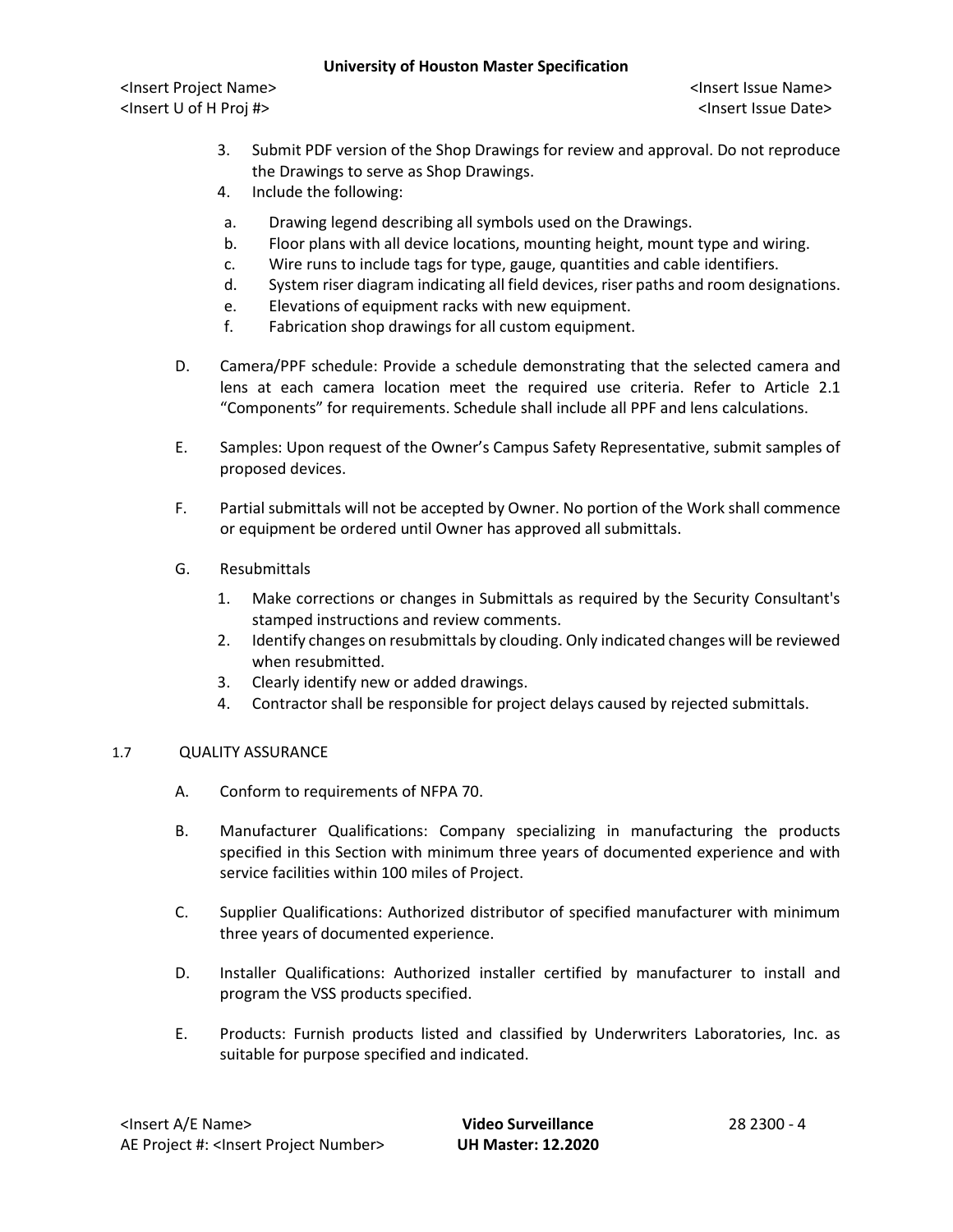### 1.8 PRODUCT STANDARDS

- A. Provide all materials, equipment and installation in compliance with the latest applicable standards in Article 1.3 "References."
	- 1. In the event of any conflicts between documents referenced herein and contents of this Specification, notify the Architect and Security Consultant in writing of such occurrences before the purchase of any equipment, materials or installation. The Architect and Security Consultant will notify the Contractor of actions required to resolve these conflicts. Such actions may include but are not limited to: design, equipment, materials or installation changes. In any event, Contractor shall not supersede specifications and standards from the latest NFPA and NEC publications.
	- 2. All equipment, materials and articles incorporated in the Work shall be new and unused.
	- 3. Provide at installation time the latest current standard model and/or version of all equipment (hardware and software).

## 1.9 MAINTENANCE SERVICE

A. Furnish service and maintenance of VSS for one year from date of Substantial Completion.

#### 1.10 WARRANTY

- A. Warrant the system for parts and labor for two years from the date of Substantial Completion and acceptance by the Owner's Project Manager and EAC and Campus Safety Representatives. Nothing shall be construed to limit this warranty obligation to a shorter period.
- B. Warranty service shall be rendered on-site at request of Owner to repair or replace defective materials, equipment and workmanship without cost to Owner, unless Owner has previously given Contractor a written acceptance otherwise.
- C. Provide to Owner one spare camera of type purchased. Spare cameras will be held by Owner for use by Contractor during warranty period. Contractor shall replace spare parts used with new. Spare parts are property of Owner.
- D. Perform preventative maintenance during the warranty period to include:
	- 1. On a quarterly basis:
		- a. Clean and inspect all devices.
		- b. Inspect, clean and test all power supplies/UPS.
		- c. Test and replace batteries as necessary.
		- d. Clean and vacuum MDF console and rack equipment.
	- 2. Service technician performing service / warranty work shall check-in and out with the Campus Safety Representative at each visit.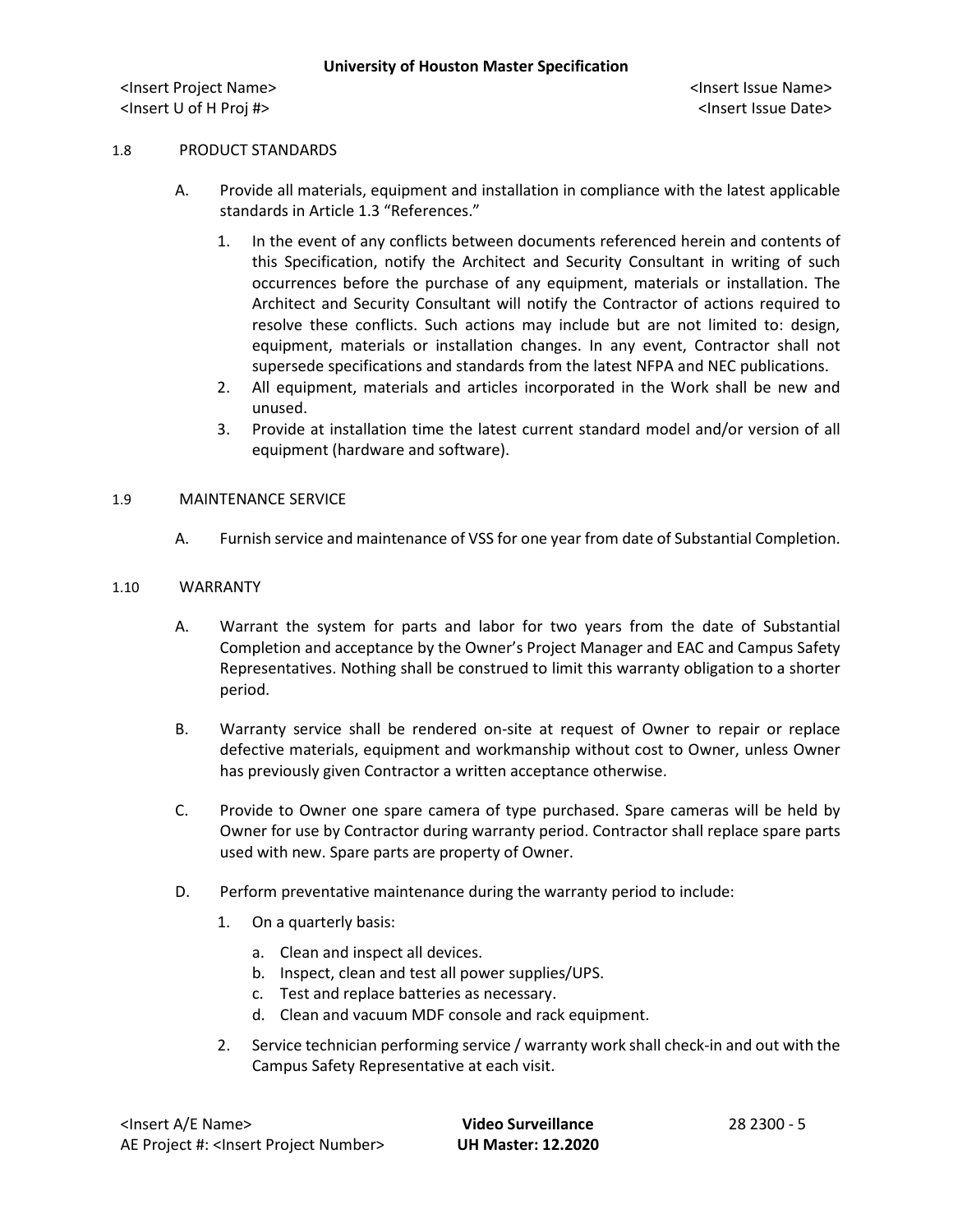<Insert Project Name> <Insert Issue Name> <Insert U of H Proj #> <Insert Issue Date>

- 3. Provide a written report to Owner documenting any work performed during the warranty period within 24 hours of such event. Report shall detail work performed, equipment repaired or replaced, etc.
- 4. Provide loaner equipment equivalent to the malfunctioning equipment for any equipment not field repairable.
- 5. Repair or replacement service requested by Owner:
- e. Normal repair or replacement service during the warranty period shall be performed 7 days a week, 24 hours a day and with a four hour response time.
- f. Emergency repair or replacement service during the warranty period shall be performed 7 days a week, 24 hours a day and with a one hour response time.
- g. If during the warranty period Contractor cannot restore system operation within two business days of the system failure, Owner reserves the right to require the Contractor to provide on-site manufacturer's service technicians at no additional cost.
- h. Owner reserves the right to expand or add to the system during the warranty period using firm(s) other than Contractor for such expansion without affecting Contractor's responsibilities, provided the expansion is performed by an authorized dealer for the affected equipment.
- i. On-line software and hardware service shall be provided and shall be password protected and controlled by Owner.

# PART 2 - PRODUCTS

## 2.1 GENERAL

- A. Manufacturer's name and product lines are given in the Specifications for the purpose of establishing a standard of performance, quality, style and compatibility with the existing network and video surveillance infrastructure.
- B. These Specifications list approved equipment types and items. In instances where quantities are not detailed, they shall be obtained from the Drawings.
- C. Alternatives will only be considered if unique business requirements cannot be met by the Owner's approved manufacturers and if specified features of proposed substitutions are fully supported by Owner's existing infrastructure. Refer to Section 01 2500 "Substitution Procedures."

## 2.2 COMPONENTS

A. Models:

| Camera / NVR Type | Manufacturer/Product Lines     | Application                      |
|-------------------|--------------------------------|----------------------------------|
| Facial ID         | Pelco Sarix Enhanced IME+ Next | Ingress doors, gates and traffic |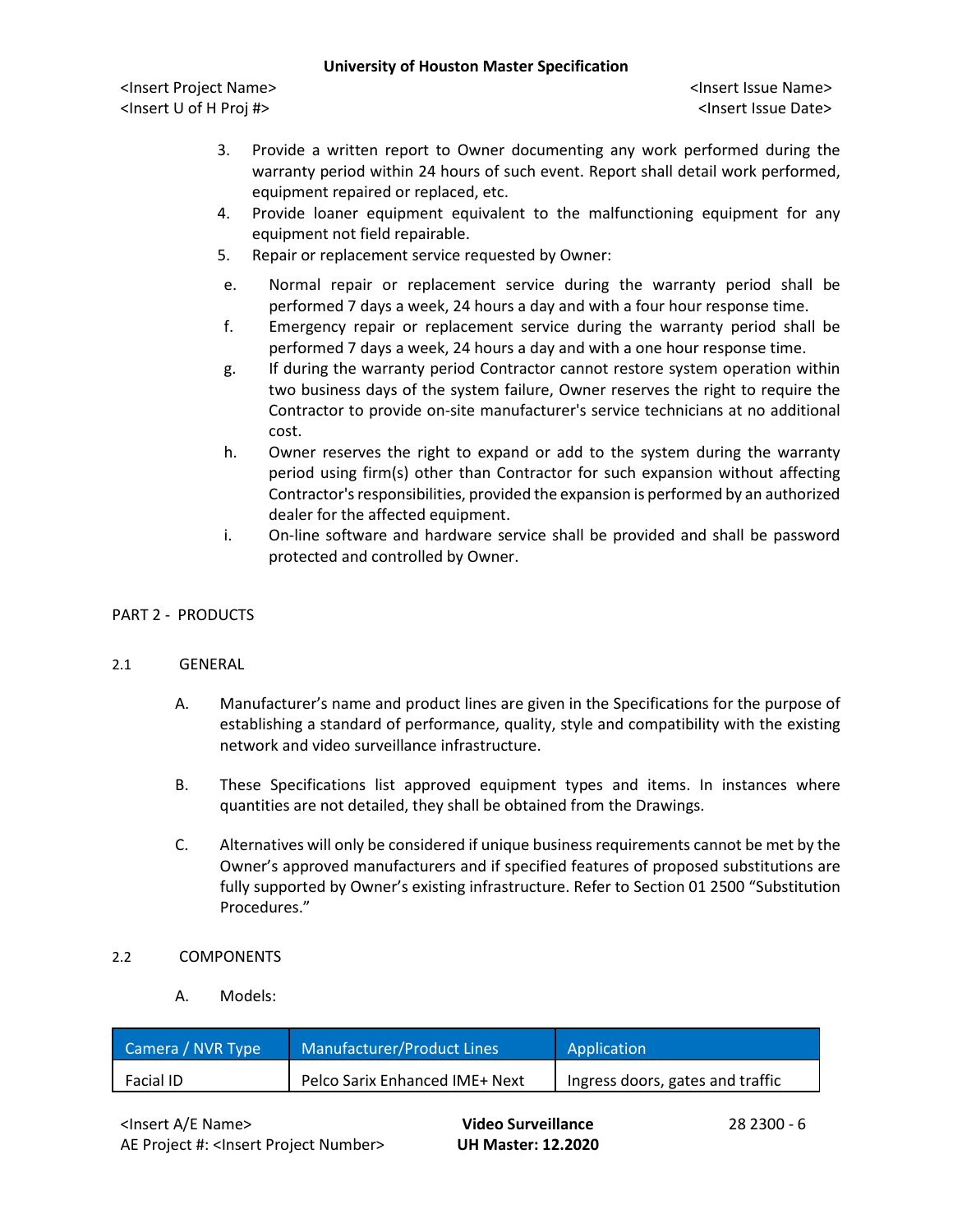<Insert Project Name> <Insert Issue Name> <Insert U of H Proj #> <Insert Issue Date>

|                                                                         | Generation with SureVision 3.0                         | areas with lane control. The<br>specific model will accommodate a<br>100 pixels per foot requirement at<br>the point of interest.                                                                                                                                                                |
|-------------------------------------------------------------------------|--------------------------------------------------------|--------------------------------------------------------------------------------------------------------------------------------------------------------------------------------------------------------------------------------------------------------------------------------------------------|
|                                                                         |                                                        | May also be used in areas with<br>marginal lighting conditions.                                                                                                                                                                                                                                  |
| <b>Activity Detection</b>                                               | Pelco Sarix Enhanced IME series<br>with SureVision 2.0 | Detection and overviews with a 20<br>ppf requirement at the far end of<br>the view.                                                                                                                                                                                                              |
|                                                                         |                                                        | To be deployed in the following<br>areas:                                                                                                                                                                                                                                                        |
|                                                                         |                                                        | Hallways                                                                                                                                                                                                                                                                                         |
|                                                                         |                                                        | Lobbies                                                                                                                                                                                                                                                                                          |
|                                                                         |                                                        | <b>Elevator landings</b>                                                                                                                                                                                                                                                                         |
|                                                                         |                                                        | <b>Stair landings</b>                                                                                                                                                                                                                                                                            |
|                                                                         |                                                        | <b>Exterior card readers</b>                                                                                                                                                                                                                                                                     |
|                                                                         |                                                        | Plazas                                                                                                                                                                                                                                                                                           |
|                                                                         |                                                        | Parking lots                                                                                                                                                                                                                                                                                     |
|                                                                         |                                                        | <b>MODEL SELECTION:</b>                                                                                                                                                                                                                                                                          |
|                                                                         |                                                        | Specific models are based on<br>business use requirements as<br>determined by the Owner                                                                                                                                                                                                          |
|                                                                         |                                                        | University of Houston Department<br>of Campus Safety Systems will<br>approve the most appropriate<br>model. Model selection is based<br>on the following criteria:<br>PPF - Pixels per foot<br>Lighting conditions<br><b>Environmental variables</b><br>Analytics requirements<br>Network Impact |
|                                                                         |                                                        | *** Consult with Campus Safety<br>Representative for final model<br>approval                                                                                                                                                                                                                     |
| Alternate Indoor Low<br>Light Facial ID or<br><b>Activity Detection</b> | IXE series with SuperVision 3.0                        | Indoor applications facial ID /<br><b>Activity Detection</b>                                                                                                                                                                                                                                     |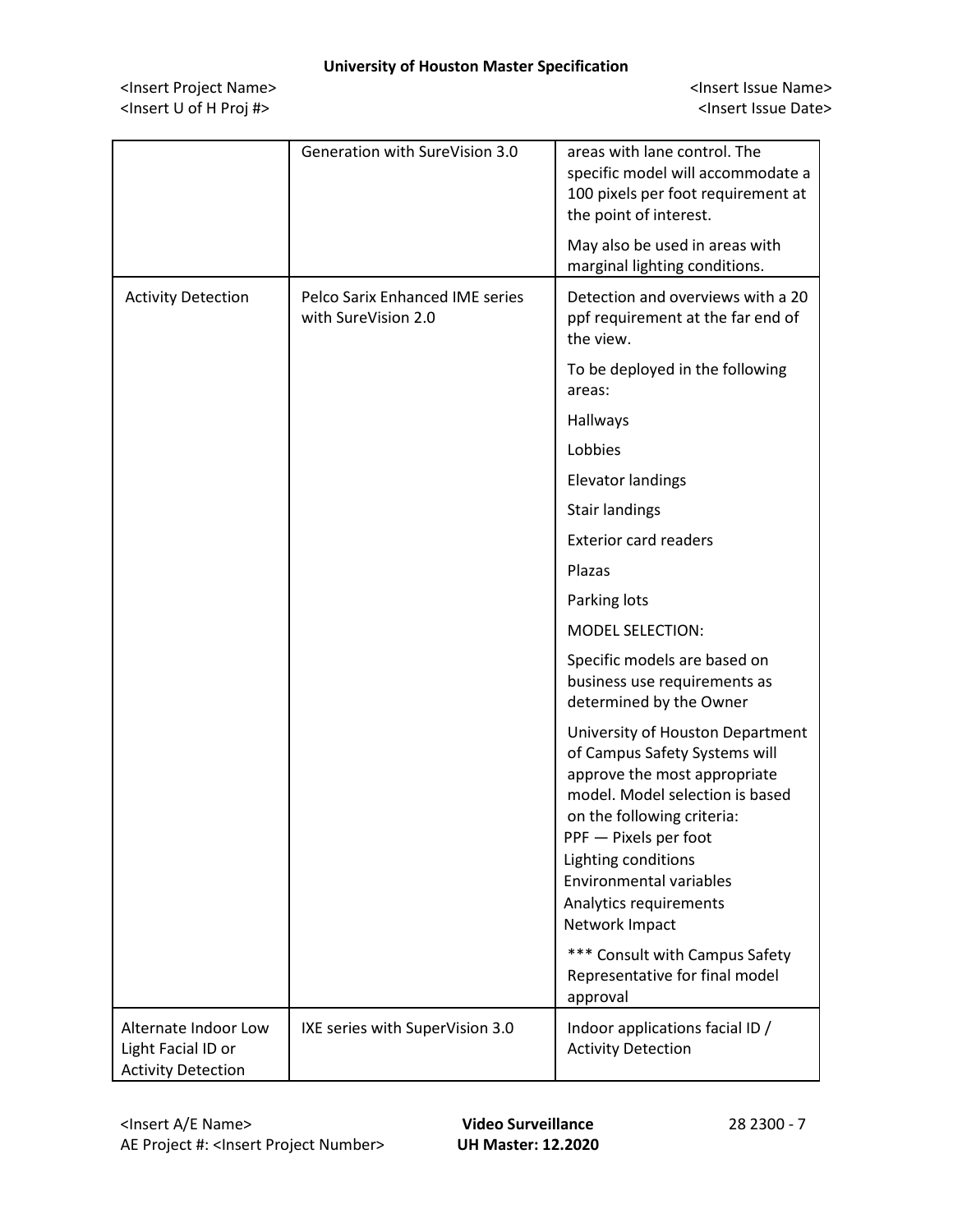<Insert Project Name> <Insert Issue Name> <Insert U of H Proj #> <Insert Issue Date>

| Alternate form factor<br>Indoor / Outdoor        | IBE series with SureVision 3.0               | Facial ID or Activity Detection<br>indoor, outdoor                                            |
|--------------------------------------------------|----------------------------------------------|-----------------------------------------------------------------------------------------------|
| Panoramic IP                                     | Pelco Optera 180 Series                      | <b>Building perimeters</b>                                                                    |
|                                                  |                                              | Parking lots                                                                                  |
|                                                  |                                              | Large indoor arenas                                                                           |
|                                                  |                                              | Irregulars hallways                                                                           |
|                                                  |                                              | Athletic facilities,                                                                          |
| <b>PTZ</b>                                       | Pelco Spectra IP (20x or 30X zoom)           | Live Event Monitoring indoors or<br>outdoors.                                                 |
| <b>Specialty Camera</b><br>License Plate Readers | AXIS Q1765LE<br>2 MP with built-in IR arrays | License Plate Readers; Confined<br>areas with lane control under<br>varying light conditions. |
|                                                  |                                              | *** Consult with Campus Safety<br>Representative for final design<br>approval                 |
| Video Server                                     | Pelco DSSRV2                                 | Pelco DSSRV2 - Digital Sentry NVR                                                             |
|                                                  |                                              | Firmware version must up to the<br>latest version at the time of<br>system installation.      |
|                                                  |                                              | *** Consult with Campus Safety<br>Representative for final design<br>approval                 |

- B. PoE Switches. OFOI.
- C. NVR licenses required for proper surveillance camera operation.
- D. Configuration Requirements:

| <b>CAMERA - Pelco Fixed</b>     |                                                            |                |
|---------------------------------|------------------------------------------------------------|----------------|
| Firmware                        | Must be up to the latest iteration at time of installation |                |
| Frame rate per second           | <b>Activity Detection - 5</b>                              | Facial ID - 10 |
| Shutter speed (max              | $10 \text{ ms}$                                            |                |
| exposure time)                  |                                                            |                |
| Maximum Gain                    | 30 percent                                                 |                |
| <b>WDR</b> setting              | 50 percent when backlit                                    |                |
| <b>NVR Recording quality</b>    | 80%                                                        |                |
| <b>NVR Recording Resolution</b> | Full                                                       |                |
| <b>Aspect Ratio</b>             | 4:3 for non-panoramic                                      |                |
| Motion Record (MR)              |                                                            |                |

<Insert A/E Name> **Video Surveillance** 28 2300 - 8 AE Project #: <Insert Project Number> **UH Master: 12.2020**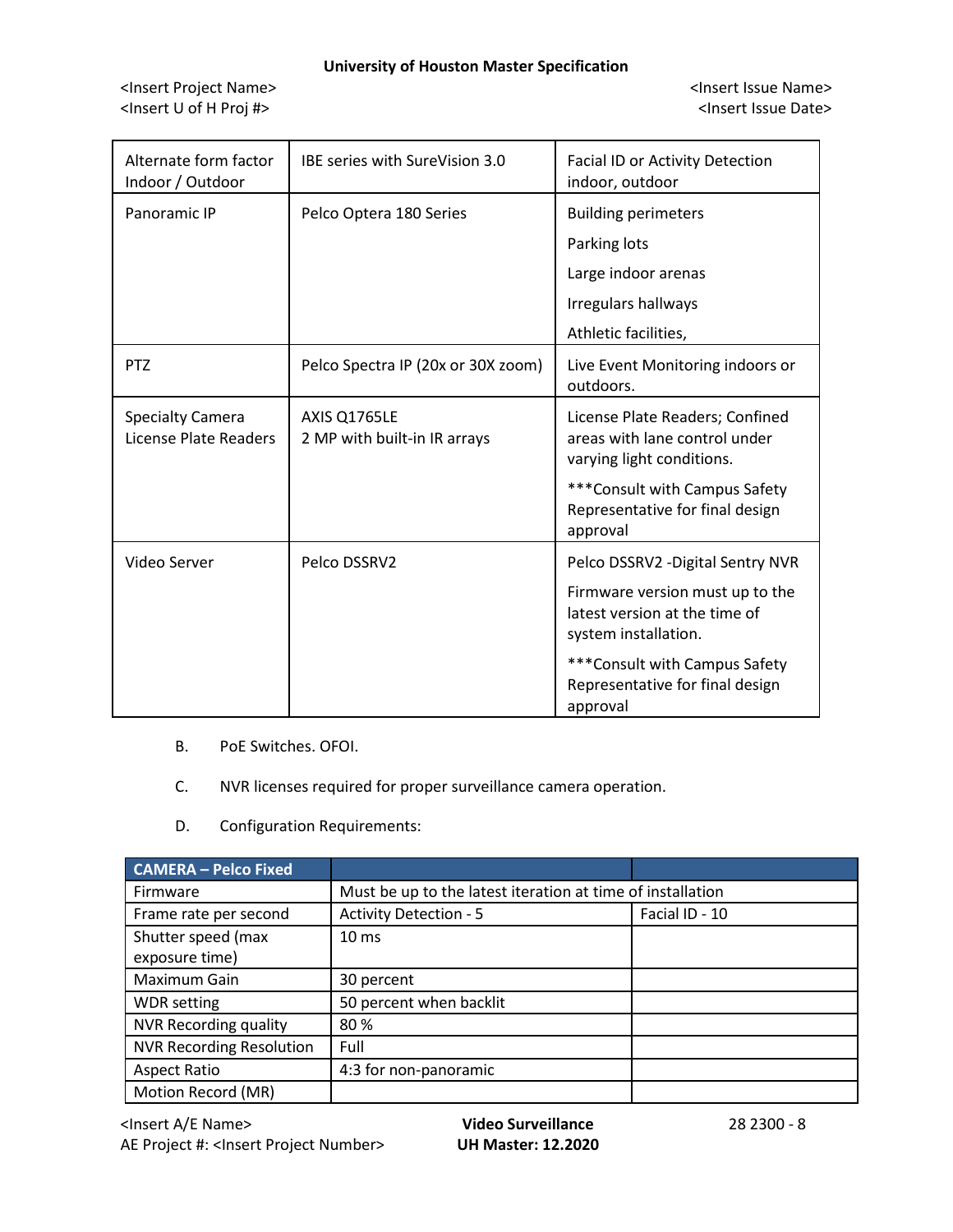<Insert Project Name> <Insert Issue Name> <Insert U of H Proj #> <Insert Issue Date>

| MR sensitivity               | default                                                           |
|------------------------------|-------------------------------------------------------------------|
| MR motion area               | default                                                           |
| <b>MR Reference Count</b>    | 120                                                               |
| MR consecutive frames for    | 3                                                                 |
| record                       |                                                                   |
| MR consecutive frames to     | 50                                                                |
| stop record                  |                                                                   |
| Scheduled recording          | Motion 24/7 max resolution                                        |
| Motion record source         | In Camera                                                         |
| <b>Onscreen Labeling</b>     | Room name and/or number or object viewed (must match cam schedule |
|                              | and schematics)                                                   |
| Network cable and device     | Refer to Network Cable Infrastructure Standards                   |
| labeling                     | http://www.uh.edu/infotech/services/computing/networks/network-   |
|                              | infra-standards/index.php                                         |
| Login Credentials            | Default (do not change)                                           |
|                              |                                                                   |
| <b>CAMERA - Pelco Optera</b> |                                                                   |
| <b>Aspect Ratio</b>          | Panoramic default                                                 |
| All other parameters         | Same as Pelco fixed                                               |
|                              |                                                                   |
| <b>CAMERA - Axis LPR</b>     |                                                                   |
| <b>Shutter Speed</b>         | 1/1000                                                            |
|                              |                                                                   |
| <b>NVR-DSSRV2</b>            |                                                                   |
| NTP server address           | ns1.uh.edu<br>America/Chicago                                     |
| <b>DNS</b>                   | Primary 172.21.12.17<br>Secondary 172.21.12.1                     |
| Login Credentials            | Default                                                           |
| Remote Desktop               | Enabled                                                           |
| Ping                         | Enabled via Firewall (ICMP)                                       |

# 2.3 VIDEO SURVEILLANCE SYSTEM (VSS)

- A. System Description: Provide and install an IP VSS including IP cameras, data cabling per Section 27 1500 "Communication Horizontal Cabling," mounts, domes, dedicated security patch panels and any required components/accessories.
- B. General:
	- 1. Provide cameras and support wiring to the common equipment location and video processing equipment in the BDF.
	- 2. Provide common equipment location with mounting board, support equipment, wire management and power.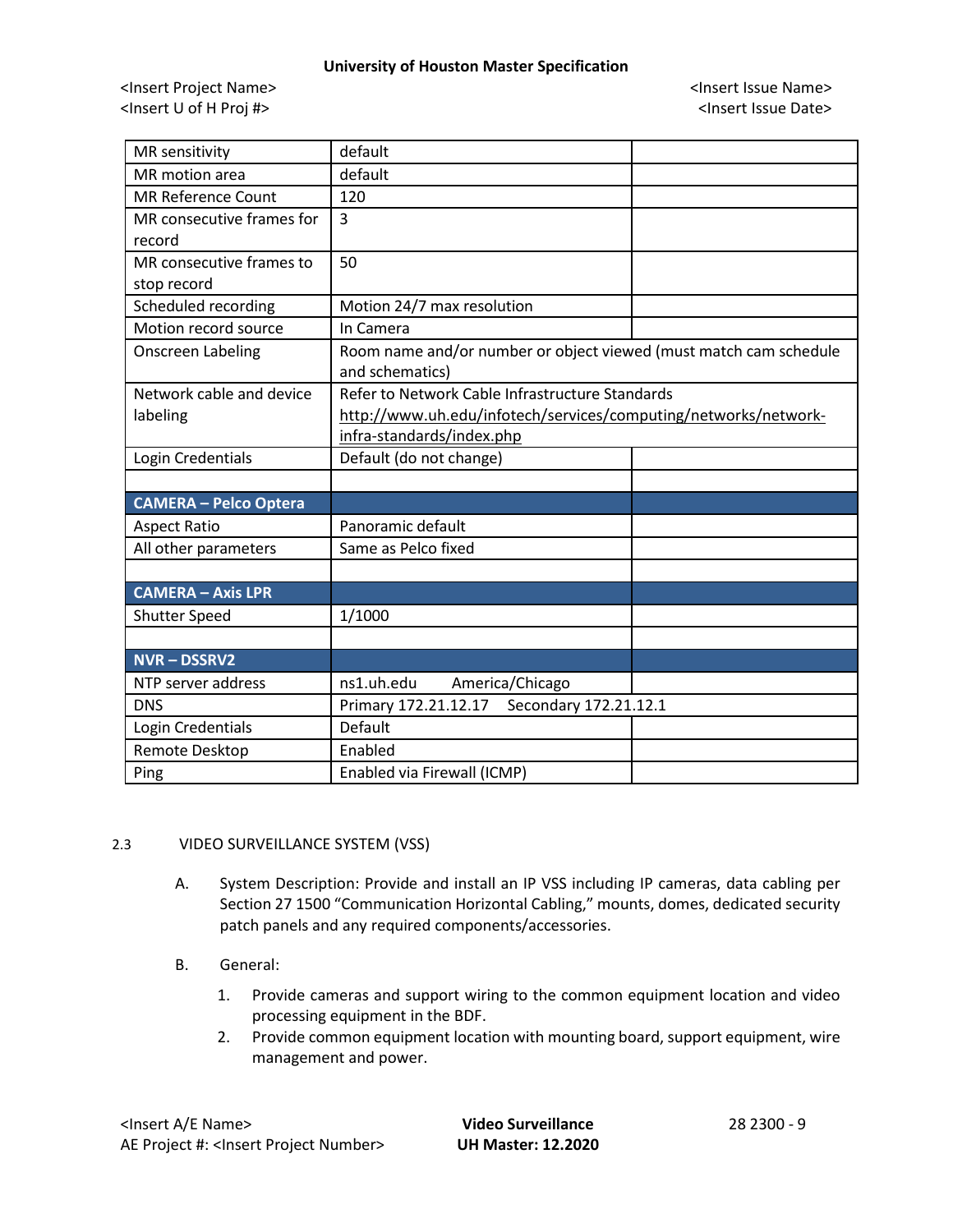- C. Video Cameras:
	- 1. Camera location, camera view, lens and mounting method shown on the Drawings are for reference purposes. Coordinate these details with Owner's Project Manager and EAC and Campus Safety Representatives.
	- 2. Contractor shall be responsible for lens calculation prior to installation of cameras; specify fields of view rather than exact position of cameras.
	- 3. Prior to camera installation, verify lens placement to optimize view. Refine for local focus and viewing during installation. Final camera position and lens schedule shall be submitted for approval by Owner's Project Manager and EAC and Campus Safety Representatives.
- D. Camera Signal Transient/Surge Protection:
	- 1. Provide camera transient/surge protection as specified in the Drawings and Specifications.
	- 2. Design protection to guard sensitive electronics against lightning induced surges, electrostatic discharge and ground loop energies.
- E. Video Camera Power Supply(ies):
	- 1. Provide power to cameras by Power over Ethernet (PoE).
	- 2. Adjunct power may be required for enhanced pan, tilt, zoom applications.
	- 3. PoE switches will be OFOI.

# 2.4 STATIC CAMERA SYSTEM

- A. Camera resolutions will be determined by the desired pixels per foot to achieve the required level of detail at a specified distance from the area of interest in order to meet a specific application. Applications include: activity detection; license plate reading; and facial identification.
- B. Inherent camera characteristics such as lux ratings; dynamic range; anti-bloom capabilities; and auto black and white mode are solely dependent on the location and environmental conditions of a given deployment.
- C. For outdoor installations, provide adequate surge protection measures to include the following:
	- 1. Float cameras in their housings by using nylon washers.
	- 2. Ground camera casings using building ground.
	- 3. Provide adequate network equipment protection by installing POE circuit protection. Basis of Design Product: DTK-MRJPOE.
- D. NVR-DVR recording resolutions shall meet specified pixel per foot camera requirements.
- E. NVR's shall have a Gigabit uplink on the building's network distribution switch.

| <lnsert a="" e="" name=""></lnsert>                  | Video Surveillance        | 28 2300 - 10 |
|------------------------------------------------------|---------------------------|--------------|
| AE Project #: <lnsert number="" project=""></lnsert> | <b>UH Master: 12.2020</b> |              |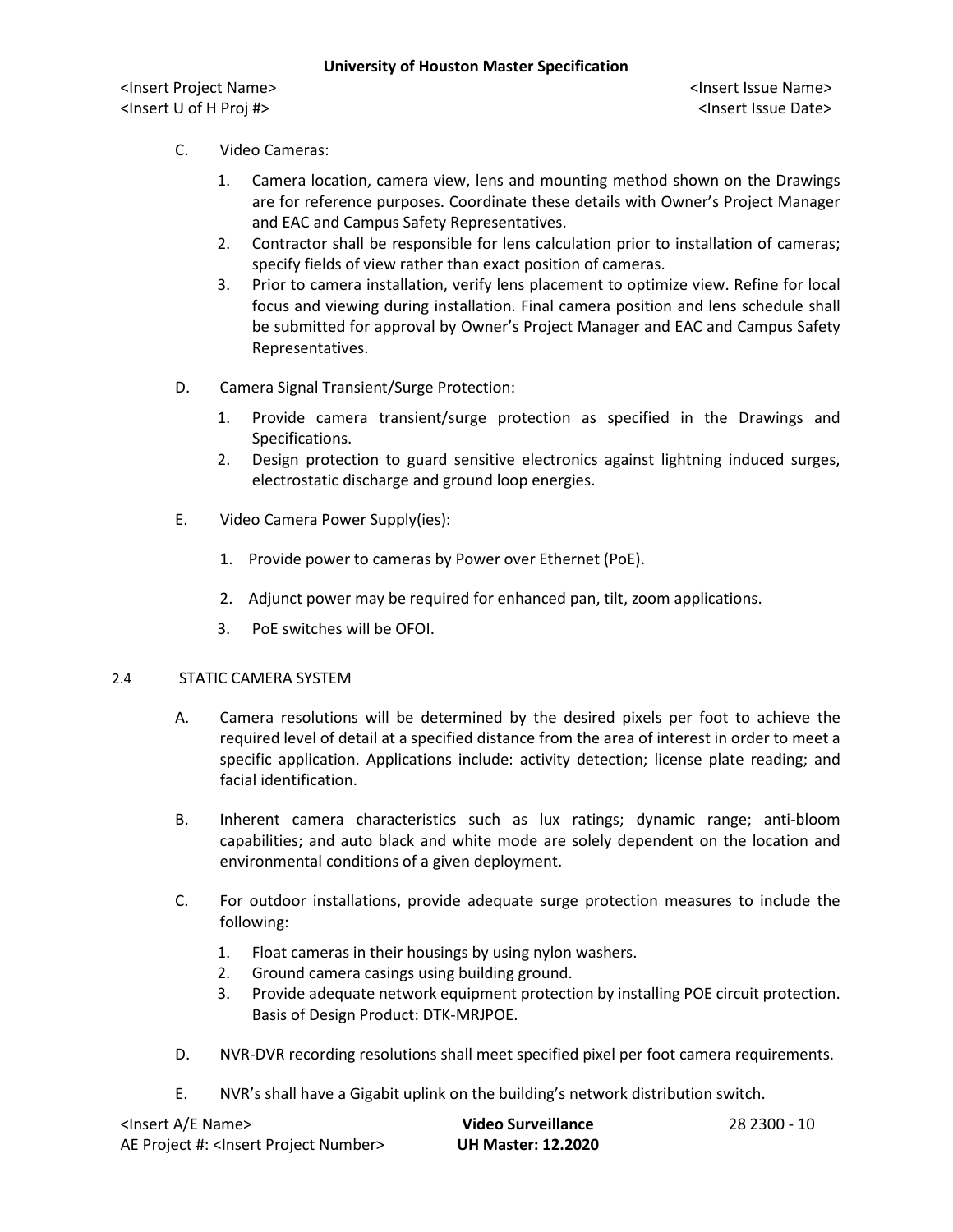F. PoE switch port utilization shall not exceed a maximum of 22 cameras per switch if other devices are drawing power from this switch. 15.4 watts per port is the minimum requirement. Consult with the UIT Project Manager for PoE switch requirements.

# 2.5 CAMERA VIDEO AND POWER TRANSIENT/SURGEVPROTECTION DEVICE

A. Provide inline camera video signal and power protection at all outdoor camera locations with grounds connected to closest electrical ground as specified in the Drawings and Specifications

## 2.6 WIRE AND CABLE

A. Refer to Section 27 1500 "Communications Horizontal Cabling" for materials and installation methods.

## PART 3 - EXECUTION

## 3.1 INSTALLATION

- A. Install in accordance with manufacturer's instructions.
- B. Verify that communications cable installation is complete, tested and operational prior installing cameras.
- C. Protect connectors to all exterior devices in system against moisture.
	- 1. Install at video head end and at all exterior cameras.
	- 2. Connect to nearest communication ground bus or proper building ground.
- D. Ensure ground continuity by properly bonding all appropriate cabling, closures, cabinets, service boxes, and framework. Comply with Section 28 0526 "Grounding and Bonding for Electronic Safety and Security."
- E. Provide tamper resistant features and hardware for all exposed J-boxes or enclosures. Tamper resistant fasteners to be tamper-proof pin-in-hex or pin-in-torx button head screws.
	- 1. Label all cable, distribution devices, enclosures and outlet locations according to industry standards. Numbering scheme shall be coordinated with Owner's Project Manager and EAC and Campus Safety Representatives before installation.
	- 2. Furnish any special installation equipment or tools necessary to properly complete the installation.
	- 3. When using existing pathway, reseal existing water barrier and fire-rated assemblies as required to maintain rating. Update UL-required fire assembly labels in compliance with the requirements of Section 07 8413 "Penetration Firestopping."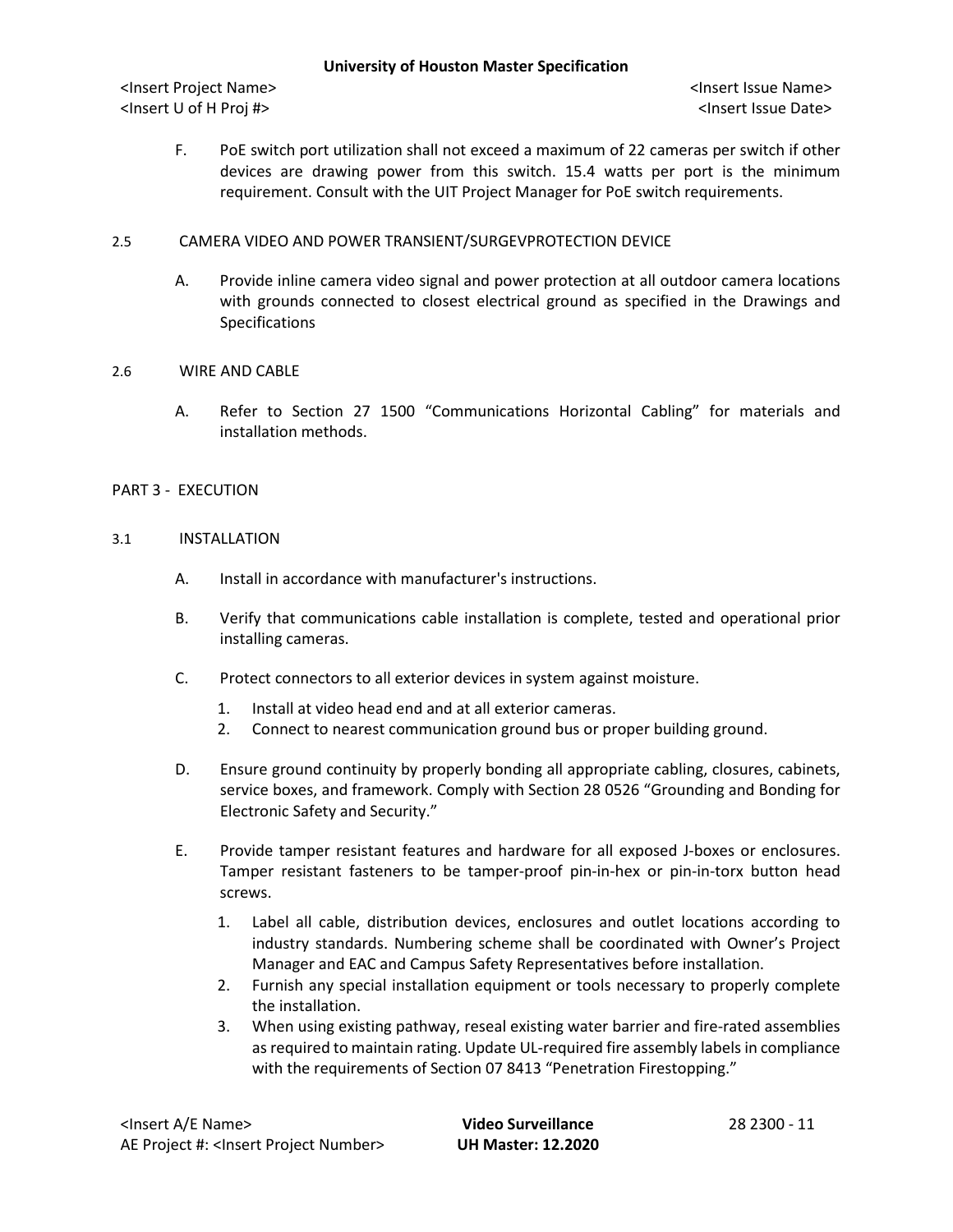<Insert Project Name> <Insert Issue Name> <Insert U of H Proj #> <Insert Issue Date>

- 4. Use installation techniques and fixtures that result in ease of maintenance and ready access to all components for testing measurements.
- 5. All external screws, nuts, and locking washers shall be stainless steel. No self-tapping screws shall be used unless specifically approved by Owner.
- 6. All parts shall be made of corrosion resistant material, such as plastic, anodized aluminum or brass. All materials used in installation shall be resistant to fungus growth and moisture deterioration.

# 3.2 INTERFACES WITH OTHER PRODUCTS

A. Coordinate installation of video surveillance with electronic access control and intrusion detection systems. Refer to Sections 28 1300 "Access Control" and 28 1600 "Intrusion Detection."

## 3.3 MANUFACTURER'S FIELD SERVICES

A. Provide the services of manufacturer's technical representative to prepare and start systems and supervise final wiring connections and system adjustments.

## 3.4 ADJUSTING

A. Adjust manual lens irises to meet lighting conditions.

## 3.5 DEMONSTRATION

- A. Demonstrate system operation and provide two hours of instruction by manufacturer's training personnel.
- B. Conduct walking tour of Project with Owner's Project Manager and EAC and Campus Safety Representatives. Briefly describe function, operation, and maintenance of each component.

## 3.6 SITE INSPECTION

- A. Continuously verify that site conditions are consistent with the Contract Documents and the security system design. Notify the Owner's Project Manager and EAC and Campus Safety Representatives immediately of conditions that affect the performance of the installed system.
- B. Coordinate with required work that is not specified in the Contract Documents.

## 3.7 COORDINATION

A. Confirm that adequate conduit and back boxes are provided for the specified system installation.

| <insert a="" e="" name=""></insert>                  | Video Surveillance        | 28 2300 - 12 |
|------------------------------------------------------|---------------------------|--------------|
| AE Project #: <lnsert number="" project=""></lnsert> | <b>UH Master: 12.2020</b> |              |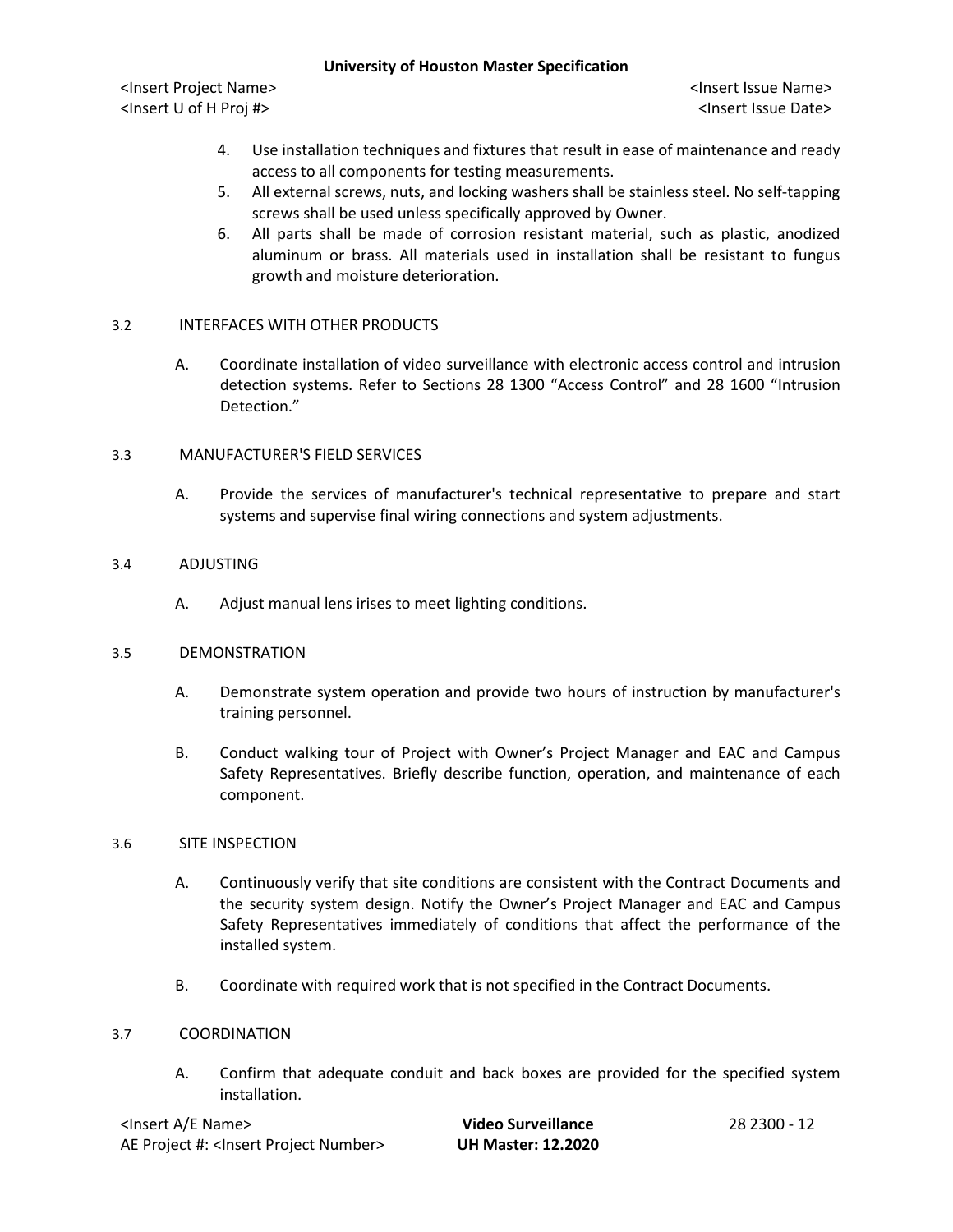- B. Verify that adequate power has been provided for the specified system installation.
	- 1. Verify mounting location of all devices with the Owner's Project Manager and EAC and Campus Safety Representatives prior to installation.

## 3.8 IDENTIFICATION, LABELING AND DOCUMENTATION

A. Refer to Section 28 0553 "Identification for Electronic Safety and Security" for identification and labeling requirements.

## 3.9 SECURITY SYSTEM PROGRAMMING

- A. Provide security system programming to include commissioning of all controllers, points and related devices.
- B. All system programming shall take place in the field to verify Owner-designated zones for all devices. Programming shall be developed with input from Owner's Campus Safety Representative. Acceptance requires Owner's approval.

## 3.10 TECHNICAL VERIFICATION SESSIONS

- A. Provide security system walk throughs and verification for Owner's Project Manager and EAC and Campus Safety Representatives to consist of four one-hour sessions.
- B. Submit complete product manuals and preliminary As-Built Drawings to Owner one week prior to technical verification sessions.
- C. Technical verification and walk throughs shall consist of:
	- 1. Technical explanations sufficiently thorough that Owner personnel will be able to identify and trace circuits, analyze malfunctions and make changes as necessary to maintain system operation.
	- 2. Printed reference materials for each Owner trainee that document and explain in technical terms:
	- a. System block diagram with technical features.
	- b. Method and record of end-to-end testing.
	- c. Review of As-Built Drawings.

## 3.11 SUBSTANTIAL COMPLETION

- A. Work must meet the following requirements to qualify for Substantial Completion:
	- 1. Confirm that all cameras and monitoring devices are fully installed, tested and fully operational.
	- 2. Confirm that video cameras are powered and focused as approved by Owner's Project Manager and EAC and Campus Safety Representatives.

| <lnsert a="" e="" name=""></lnsert>                  | Video Surveillance        | 28 2300 - 13 |
|------------------------------------------------------|---------------------------|--------------|
| AE Project #: <lnsert number="" project=""></lnsert> | <b>UH Master: 12.2020</b> |              |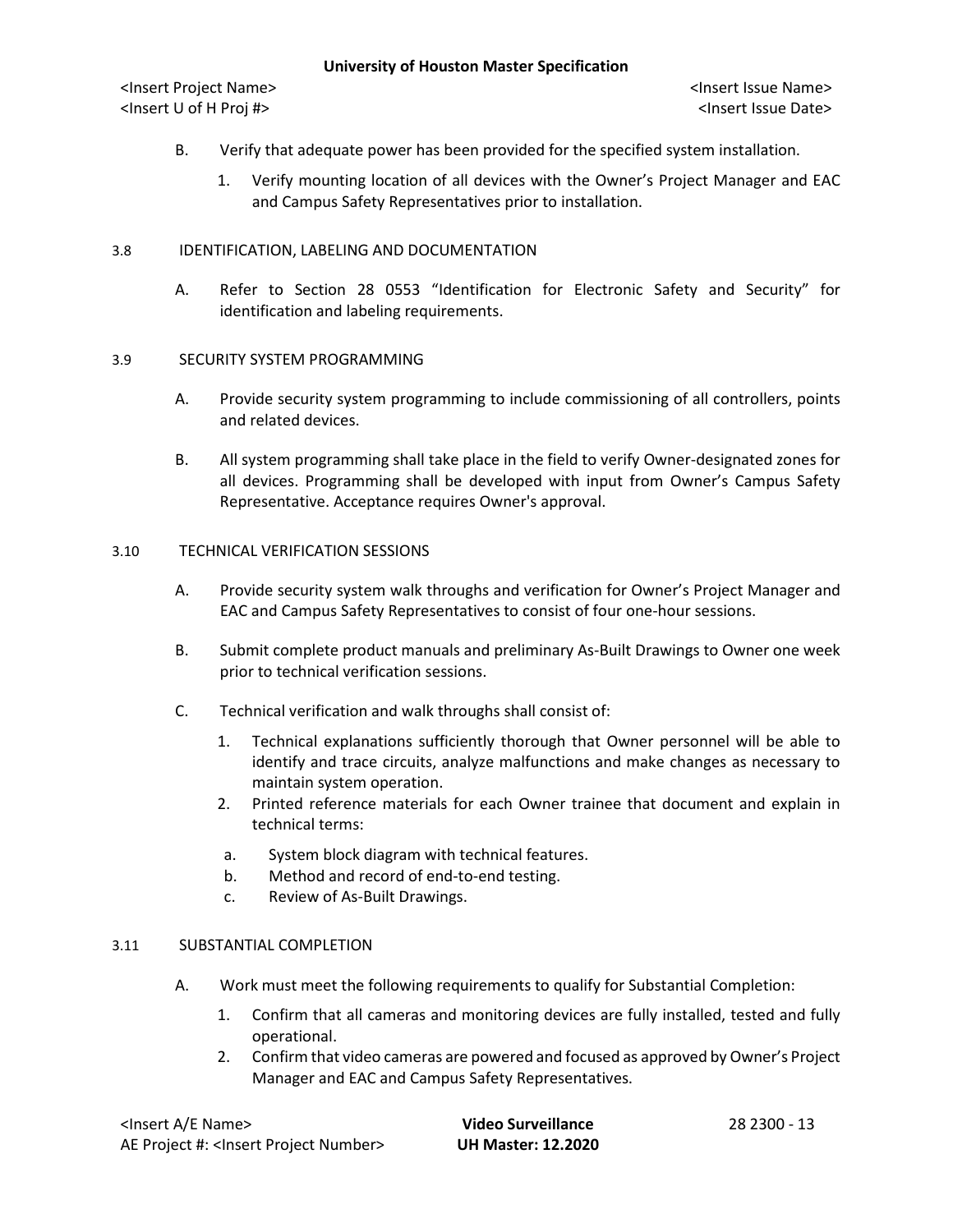<Insert Project Name> <Insert Issue Name> <Insert U of H Proj #> <Insert Issue Date>

- 3. Provide end to end testing reports.
- 4. Confirm that technical verification process has been completed.
- 5. Confirm that Owner may use the system for its designed intent.
- 6. Provide a list of remaining work items and approximate completion date.
- 7. Certify in writing that all remaining work is minor in nature and will be completed in less than 30 days.

## 3.12 TESTING REQUIREMENTS

A. Refer to Section 28 0600 "Testing for Electronic Safety and Security" for testing requirements.

## 3.13 RECORD DOCUMENTS

- A. Furnish three complete, full size sets of As-Built documents as well as PDF files.
- B. Record documents shall include all revised information provided as submittals and reflect as-installed revisions.
- C. General Description and Requirements:
	- 1. Record documents shall consist of As-Built Drawings and Operation and Maintenance Manuals.
	- 2. Submit three copies of a preliminary draft of the As-Built Drawings to Owner and Security Consultant prior to final acceptance testing and training.
	- 3. Update all As-Built Drawings to reflect changes or modifications made during final acceptance testing as required.
	- 4. Submit three sets of final, corrected As-Built Drawings to Security Consultant within 30 days from date of Final Acceptance.
	- 5. As-Built Drawings:
	- a. Maintain at the job site current, up to date As-built Drawings and equipment schedule(s) including most recent changes. Field notes shall be neat and legible. Make needed changes to the As-Built Drawings and schedules in order to accurately depict the as-built condition of the security system as it is being installed.
	- b. As-Built Drawings shall, at minimum, include the following:
		- 1) Floor plan drawings (1/8 inch = 1 foot scale) indicating device location, with device legends indicating manufacturer and model number for each device.
		- 2) Floor plan drawings (1/8 inch = 1 foot scale) indicating wire routing or approximate routing for existing wiring. Wiring shall be tagged with cable identifier and terminal strip number, which refers to wiring schedules.
		- 3) Mounting details for all equipment and hardware.
		- 4) Functional block diagrams for each system and subsystem.
		- 5) Wiring details showing: rack and support equipment elevations, equipment wiring and terminations, and inter-rack wiring.

| <lnsert a="" e="" name=""></lnsert>                  | Video Surveillance        | 28 2300 - 14 |
|------------------------------------------------------|---------------------------|--------------|
| AE Project #: <lnsert number="" project=""></lnsert> | <b>UH Master: 12.2020</b> |              |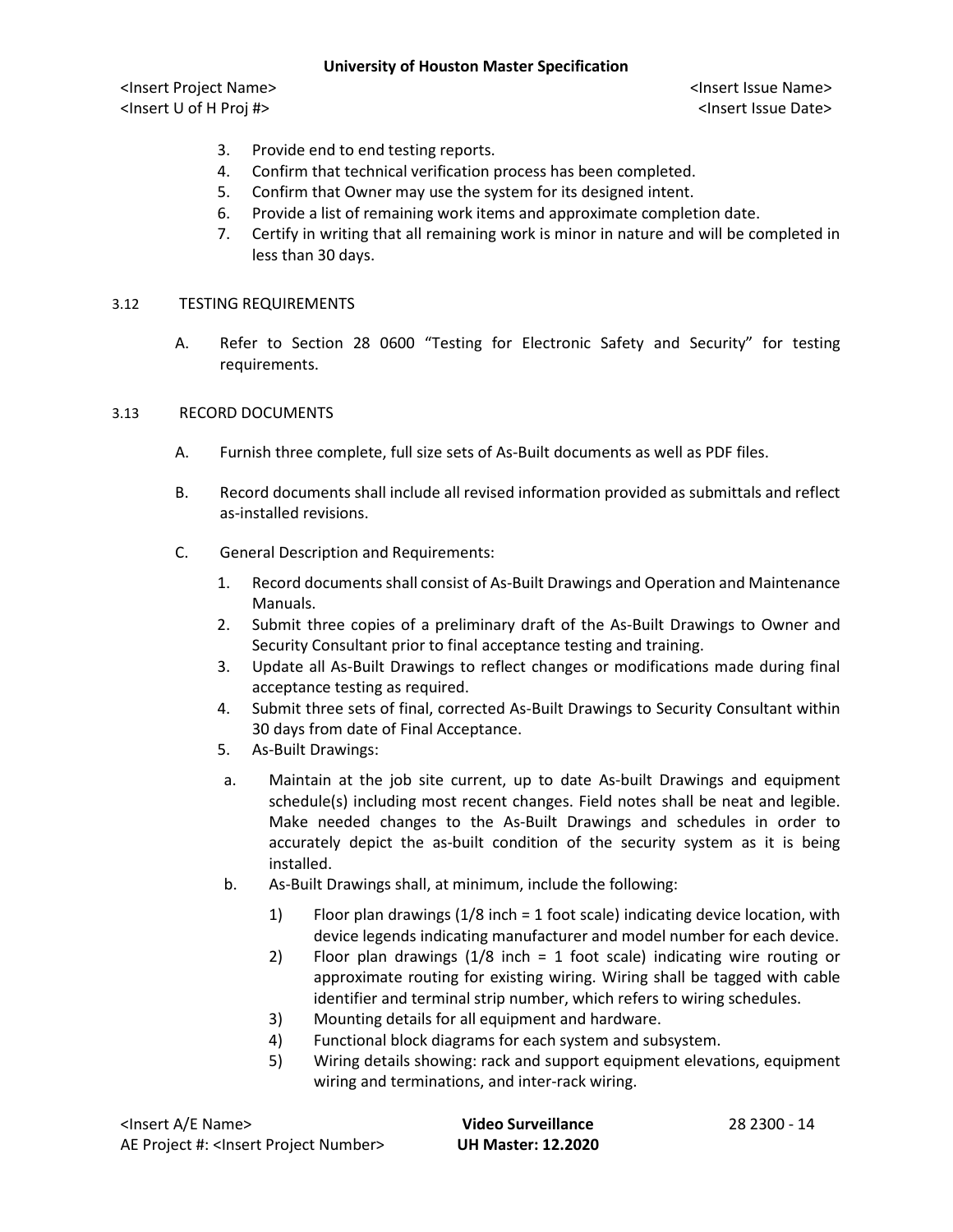<Insert Project Name> <Insert Issue Name> <Insert U of H Proj #> <Insert Issue Date>

- 6) Typical point-to-point wiring for each piece of equipment and groups of equipment within the system.
- 7) Security conduit routing and cable labeling.
- 6. Operation and Maintenance (O&M) Manuals:
- a. Provide three complete O&M manuals for all equipment and devices with Project title and Contractor's name on cover and spine of binder.
- b. Submit O&M manuals in PDF format.
- c. O&M Manuals shall include:
	- 1) Table of contents page with tabbed divider sections for each device or system.
	- 2) Tabbed sections with specific functions and system block diagram.
	- 3) List of manufacturers, their local representatives and subcontractors that performed work on the project. List to include contact names, addresses and phone numbers for each.
	- 4) Custom written instructions and procedures for system operation.
	- 5) Operator commands.
	- 6) Start-up and shutdown procedures.
	- 7) Detailed programming descriptions for each system.
	- 8) Manufacturer's operation manual for each piece of equipment in the system. Product data sheets are not acceptable.
	- 9) Custom written, quick users guide for inexperienced operators.
	- 10) System backup disk.
	- 11) System software licenses.
	- 12) Equipment list, including a brief description, model, and total number of each item used in the Project.
	- 13) A separate list of serial numbers for all items used in the system.
	- 14) Copies of all programming specific to the Project, including new code, initial parameters, and settings entered on site, etc.
	- 15) Setup procedures for each component in the system.
	- 16) Maintenance requirements for equipment, inspections and preventative maintenance schedules.
	- 17) Final test data (measured levels and other significant operating parameters).
	- 18) List of system-associated mechanical locking keys and tamper resistant hardware types with key codes.

# 3.14 SYSTEM CHECK OUT AND VERIFICATION

- A. Commission all security devices from field up to and including the head-end.
- B. Review all as-built and testing documentation with Owner's Project Manager and EAC and Campus Safety Representatives. Revise and reissue as required.
- C. Demonstrate that video camera image as received at the head-end is noise free and focused and field of view is optimized for intended content.